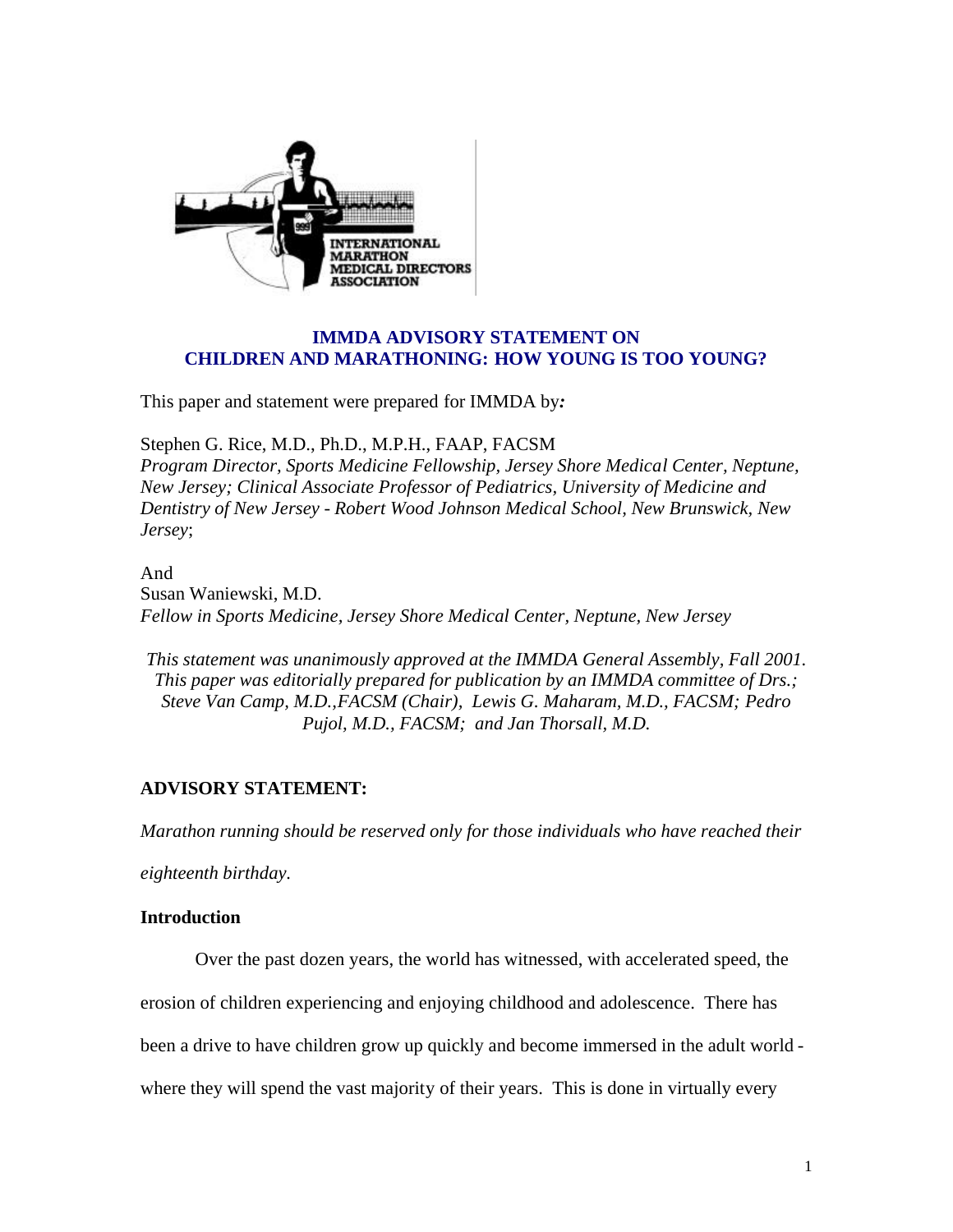phase of their young lives, often by caring parents and communities, without a true understanding of the developmental and emotional needs of childhood and adolescence.

 Justification for such thinking comes from the notion that "Life is competitive, life is 'a race'. We must start early on that path to ultimate success." Examples of such misconceptions, myths and inappropriate expectations begin almost from birth, progress through infancy and early childhood, and culminate in adolescence. They are seen in areas of learning, eating and physical activity. And so it is with the notion that running a marathon race of 26.2 miles is a sensible and appropriate activity for those youngsters less than eighteen years of age.

 Children are not small adults. Their anatomy and physiology are developing and not fully mature. Despite these concepts which are intuitively understood in the broadest sense, in practice, and especially in athletic pursuits, these distinctions are forgotten or ignored.

 The focus of discussion for some may be exclusively about whether participating in marathon events is detrimental physically to participants. This statement, however, will review the medical literature also in regard to whether there are emotional and developmental issues which should also play a major role in determining the policy regarding young athletes running in full length marathons.

# **Background**

 The American Academy of Pediatrics Committee on Sports Medicine and Fitness has published various statements in recent years regarding reasonable guidelines for youth participation in physical activity. One such statement published by the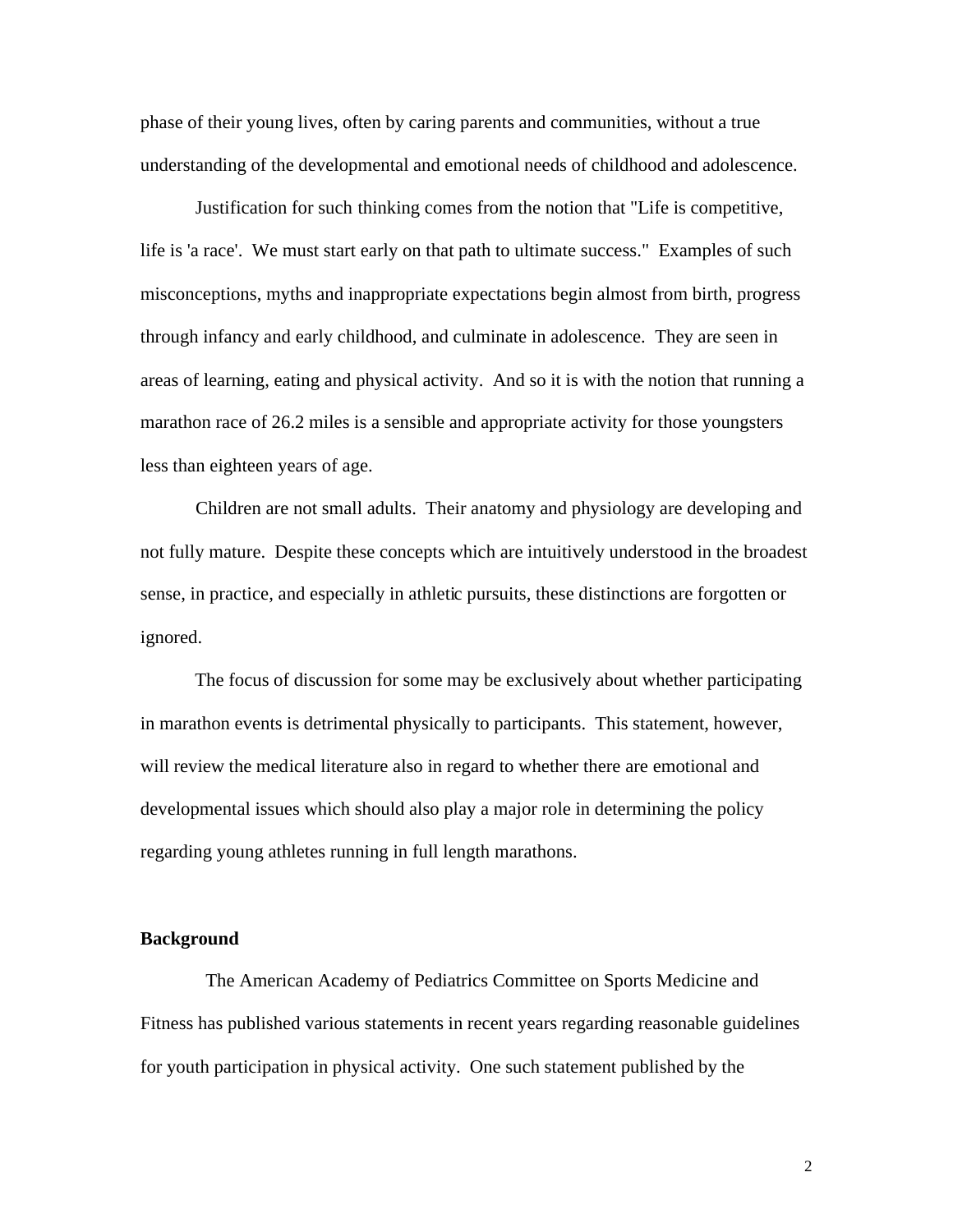American Academy of Pediatrics (AAP) in May 2000 addresses the benefits of physical fitness and activity in schools (1). The key point of this statement is that positive health related behaviors acquired in childhood are more likely to be carried into adulthood (1,2,3). Thus, aerobic distance running for fitness as a child can clearly be beneficial to one's health as an adult (1,4). However, such fitness can be attained without ever approaching the rigors of training and distance covered in preparing for and running in marathons (5).

 In another such statement in June 2001 titled "Organized Sports for Children and Preadolescents", the AAP committee outlines clear recommendations for childhood involvement in organized sports (6). The overall suggestion is to set reasonable goals for the child including acquire basic motor skills, increase physical activity levels, learn social skills to work as a team, learn good sportsmanship and have fun. One could contend that marathon participation could meet many of these goals. However, in this same statement, the AAP committee implies that sporting activity should be geared to meet the developmental level of children and adolescents in regard to their physical abilities, cognitive capacities, initiative and interest (6,7). This is not possible for a child marathoner. Emotional burnout is a real phenomenon that can have the exact opposite effect of that intended by participation. Children may develop feelings of failure and frustration when the demands, both physical and cognitive, exceed their internal resources.

 Yet another statement published by the AAP in July 2000 addresses intensive training and sports specialization in young athletes (8). This statement warns against early specialization due to negative psychological effects. Most athletes report elite-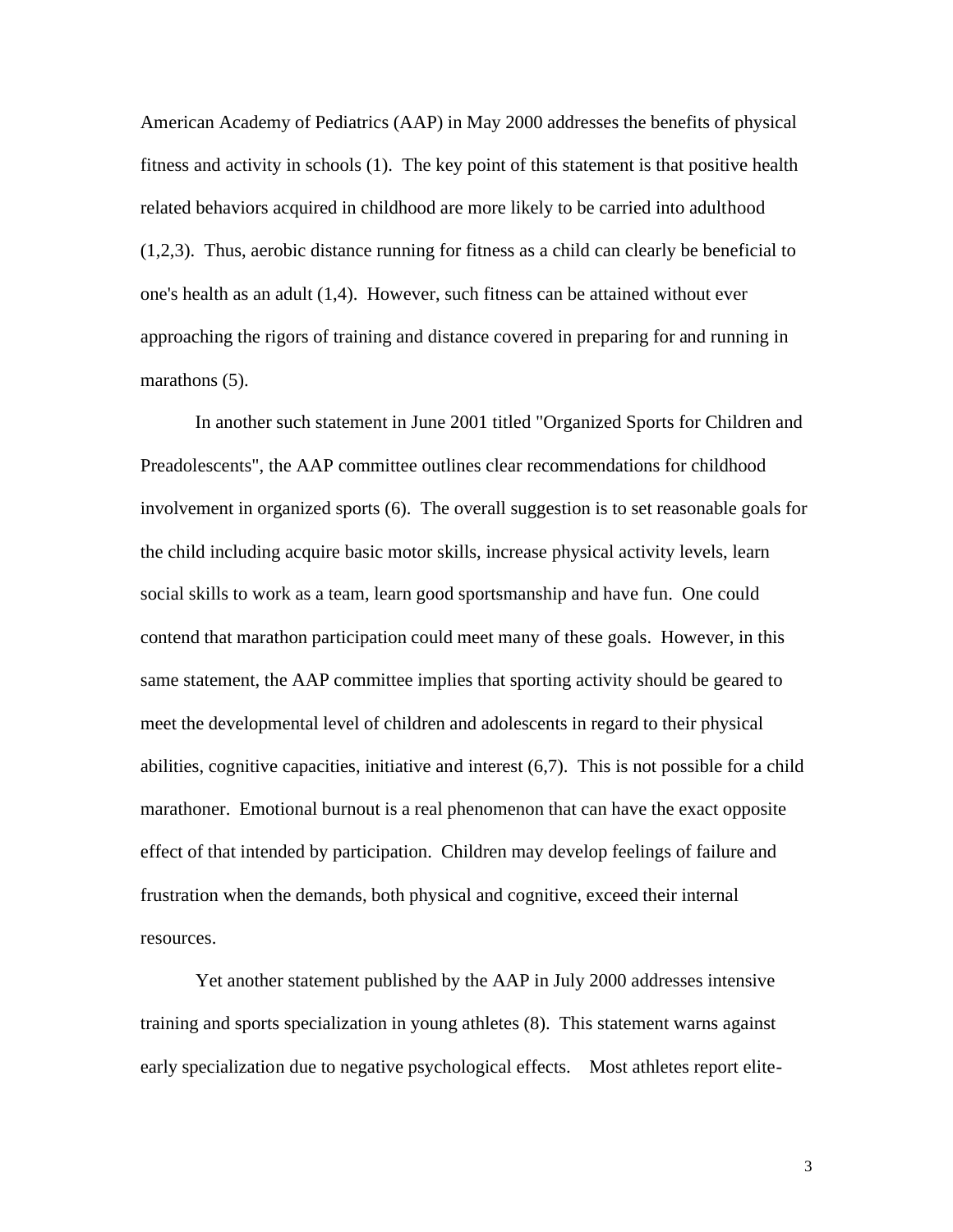level competition to be a positive experience, but early specialization leads to less consistent performance, more injuries, and shortened sports careers than those who specialize after puberty (8, 9).

 In their statement on *triathlon* participation by children in 1996, the AAP Committee on Sports Medicine and Fitness recognizes that children younger than18 years require shorter distances of competition and specific guidelines to protect children from harm in competitions designed for adults (10). The AAP statement clearly delineates safety precautions to be followed in designing such a competition. Their recommendations state that triathlons for children and adolescents, like all other activities, should be specifically designed to meet their needs and provide "safety, fun and fitness rather than competition." The distances for each of the three events are significantly below those used by adults; further, there are distance categories for those aged 7 to 10; those aged 11 to 15, and those aged 15 to 19. The AAP statement outlines safety guidelines, including: tapering events in accordance with weather conditions, requiring a pre-event swim test, requiring an appropriate number of lifeguards for the swim, holding the swim in pools of appropriate temperature water rather than in open waters, closing off the bicycle course to motor vehicles, mandating bicycle helmet use, providing adequate fluids during and after competition, preparing to handle medical problems or emergencies, and screening all athletes prior to competition (10). These recommendations underscore the concept that it is appropriate and necessary to provide clear guidelines and modifications for participation by a child in an "adult" event.

 A clear-cut physical barrier to marathon running in children is the decreased ability to withstand climatic heat stress by the exercising child or adolescent (11, 12, 13).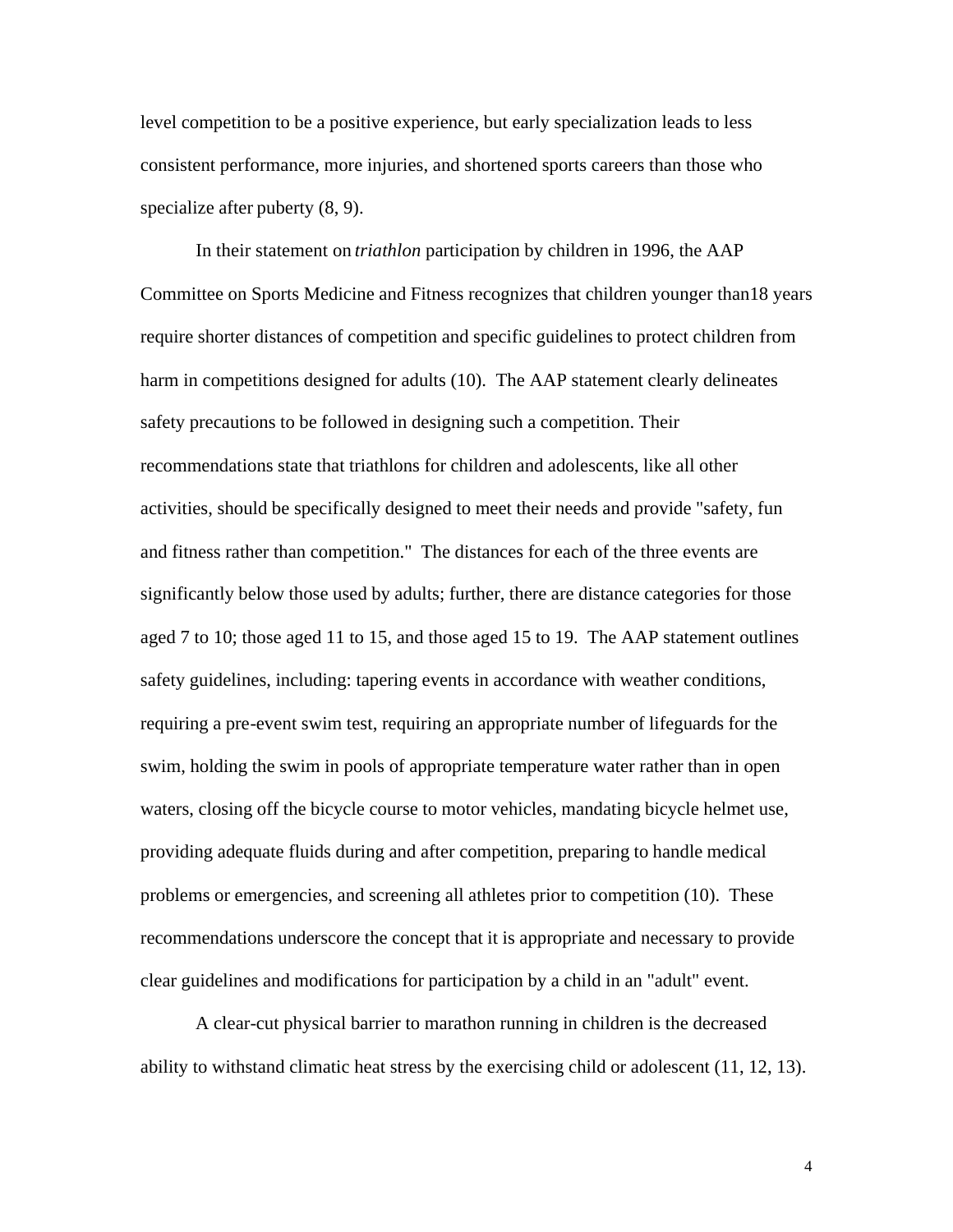The data (enumerated in a 2000 AAP Sports Medicine and Fitness Committee statement) show that children do not adapt to heat stress as well as adults for several reasons. Children have a greater body surface area to body mass ratio than adults (11, 14); therefore, children gain more radiant heat on a hot day and lose more heat to the surrounding environment on a cool day compared to adults. Children also produce more metabolic heat per unit of body mass, and have a lower sweating capacity, resulting in a decreased ability to dissipate metabolic heat (12, 15, 16). A child takes longer to acclimatize to heat than the adult (11). Finally, the capacity to convey body heat by blood from the body core to the skin is reduced in the exercising child. Thus children are subject to a greater increase in core temperature during endurance activities than are adults.

# **Overuse Injuries**

 Long distance running places high mechanical loads on the skeleton, both from ground reactive forces associated with gravity and muscle contractions. While walking, an individual is confronted with a ground reactive force equal to one's body weight. While running, however, these gravitational forces increase to between three and six times body weight, depending on whether one runs on flat surfaces or hilly terrain and also on the length of one's stride (especially when going downhill). A runner will land on each leg between 500 and 1000 times per mile, again depending on stride length.

 The majority of injuries suffered by marathon runners are overuse injuries (17, 18, 19). It is well established that overuse injuries are of multi-factorial etiology, and many of these common risk factors for overuse injuries exist among both children and adults.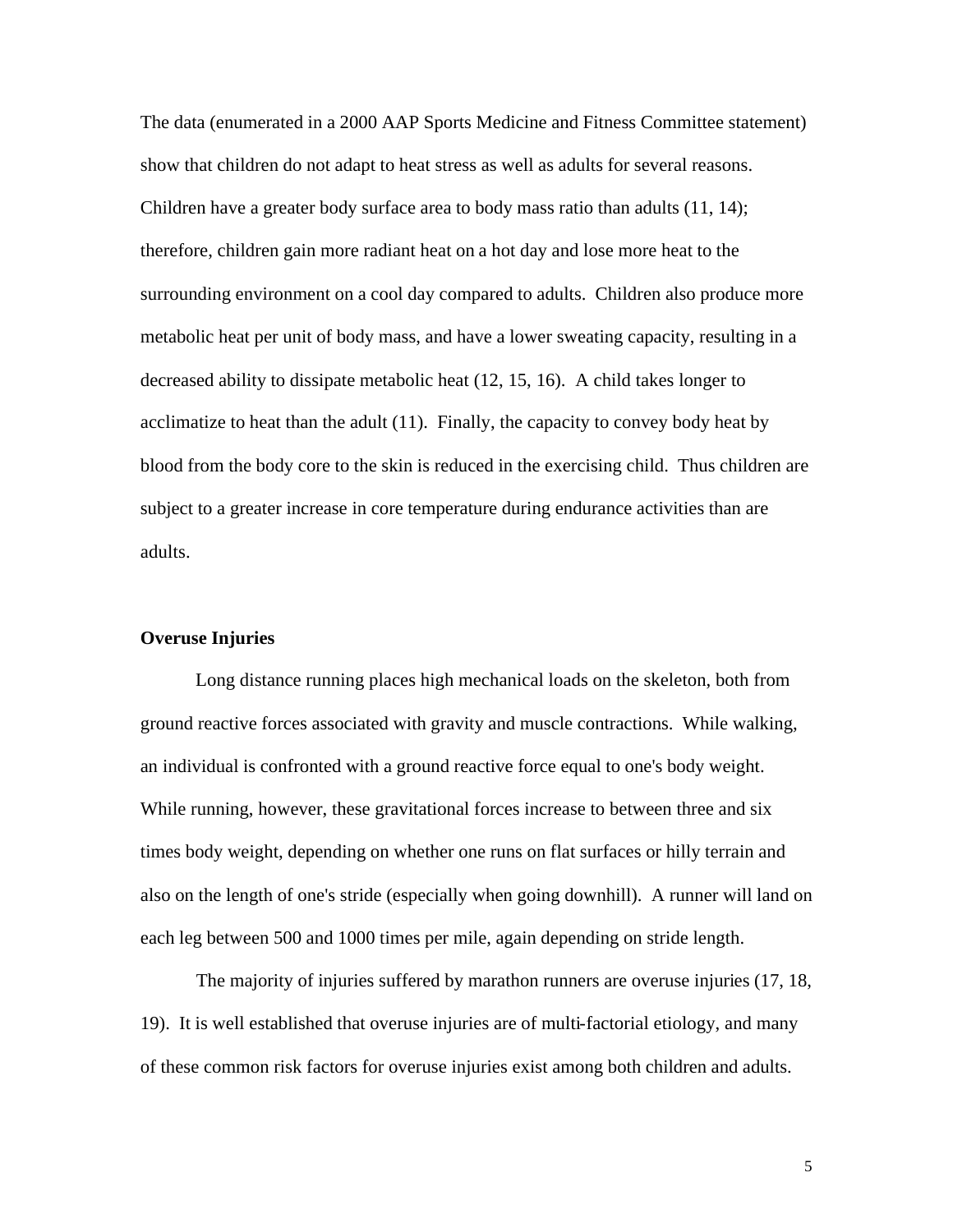Risk factors unique to the growing child are numerous. It is well known that stress fractures, a distinct overuse injury, are a function of the number of repetitions and amount of applied force per repetition (17). Clearly, a child with shorter stride length subjects himself to more repetitions of impact to cover the same distance as an adult. Immature articular cartilage is more susceptible to shear force than adult cartilage and predisposes children to osteochondritis dissecans (20, 21). It has also been shown in studies by Stulber and Harris that injuries to the growth plate from repetitive trauma are possible etiologic factors in adult onset arthritis of the hip (20, 22, 23). Children are also prone to injury at apophyses such as the tibial tubercle, resulting in Osgood-Schlatter disease, and the calcaneus, resulting in Sever's disease (20, 24). A final characteristic of children that predisposes them to overuse injury is the asynchrony of bone growth and muscle-tendon elongation. During periods of rapid growth, bone growth occurs first with delayed muscle tendon elongation and resultant decreased flexibility (20, 25).

 For the safety of young runners, it is imperative that the training program and its progression be followed closely and monitored carefully. From injury surveillance data conducted on high school athletes in Seattle over a fifteen year period, the activity with the highest rate of injuries was girls cross-country; this injury rate was statistically significantly higher than the other known "high risk sports" of football, wrestling and gymnastics (26, 27, 28, 29). Boys cross-country also had a surprisingly high rate of injuries, placing fifth overall (behind girls cross-country, football, wrestling and girls soccer). Distance running among adolescent boys and girls is thus associated with a relatively high rate of injury. For these athletes, the competitive distance is no more than 3 miles (27, 28, 29). Thus, training to run in a marathon, which is more than eight times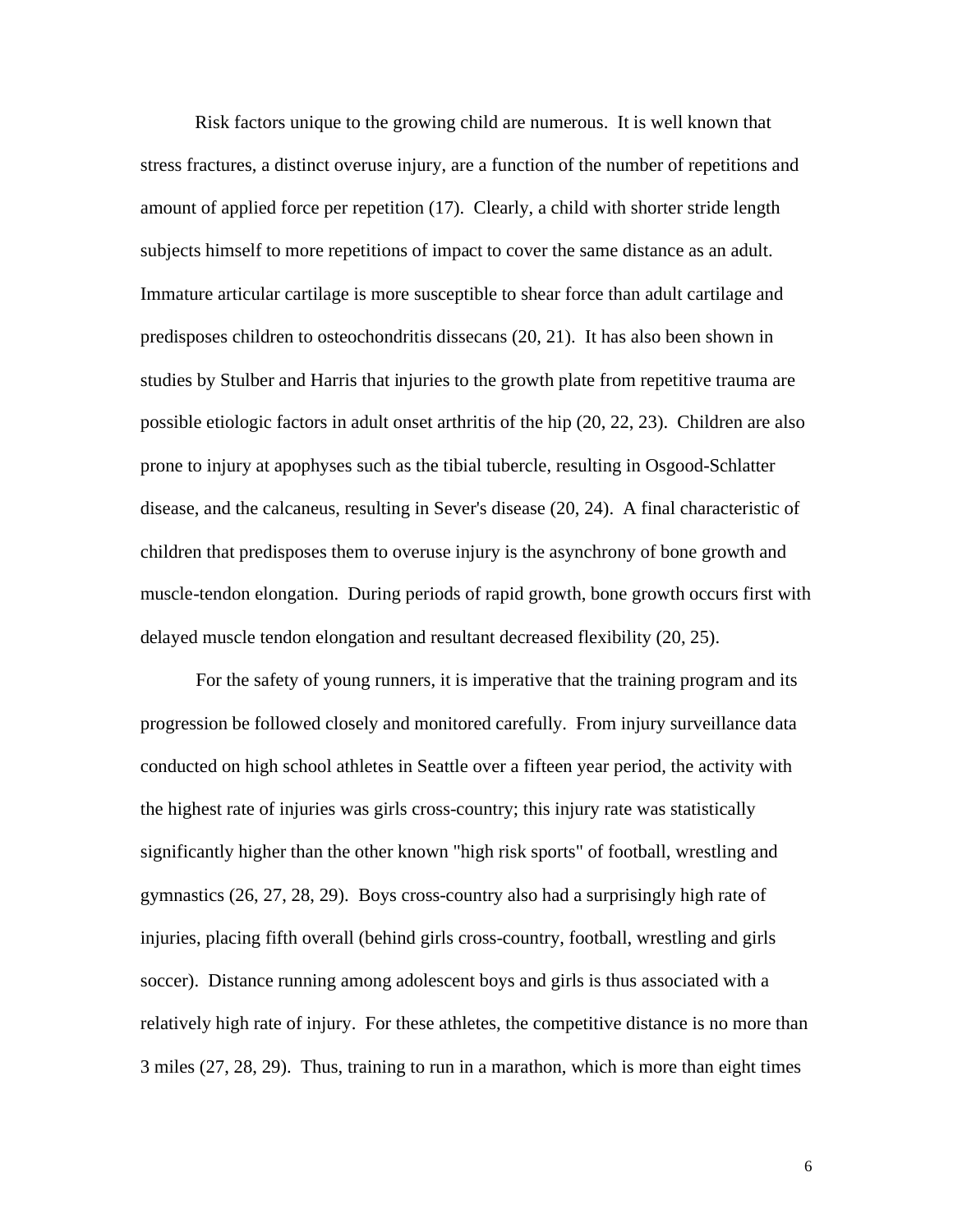the usual cross-country competitive racing distance, is an inappropriate activity for young persons.

 Newspaper articles about injuries in cross country running sprouted up after the Seattle high school injury surveillance study was publicized in the lay press (26). Several of these featured stories about injuries to young promising cross country runners, whose careers were cut short because of recurrent significant overuse injuries. Among orthopedic surgeons, some have expressed concern that athletes encouraged to do intensive running prior to skeletal maturity may be predisposed to degenerative diseases of the joints and cartilage as adults (30).

 Thus among young athletes, preparing for a marathon is ill advised. In this population, more is not better; there is ample time to increase one's mileage and personal goals when athletes begin college competition at approximately age eighteen.

#### **Psychological Considerations**

 Many athletes involved in intensive athletic endeavors (which by its very nature marathon participation is) experience emotional burnout and loss of self-esteem, losing interest in the very activity that dominated their childhood and early adolescent years.

 Much attention has been given to the issue of psychological effects of marathon running on child participants in the lay press. NBC Nightly News profiled a family during a summer 1988 broadcast (31), with five children (ages 6-16 years), all of whom participate in distance running, with training that includes running seven days per week. This family has been often used in the lay press in arguments for and against youth participation in marathons (32, 33). Reports of this family and other families claim that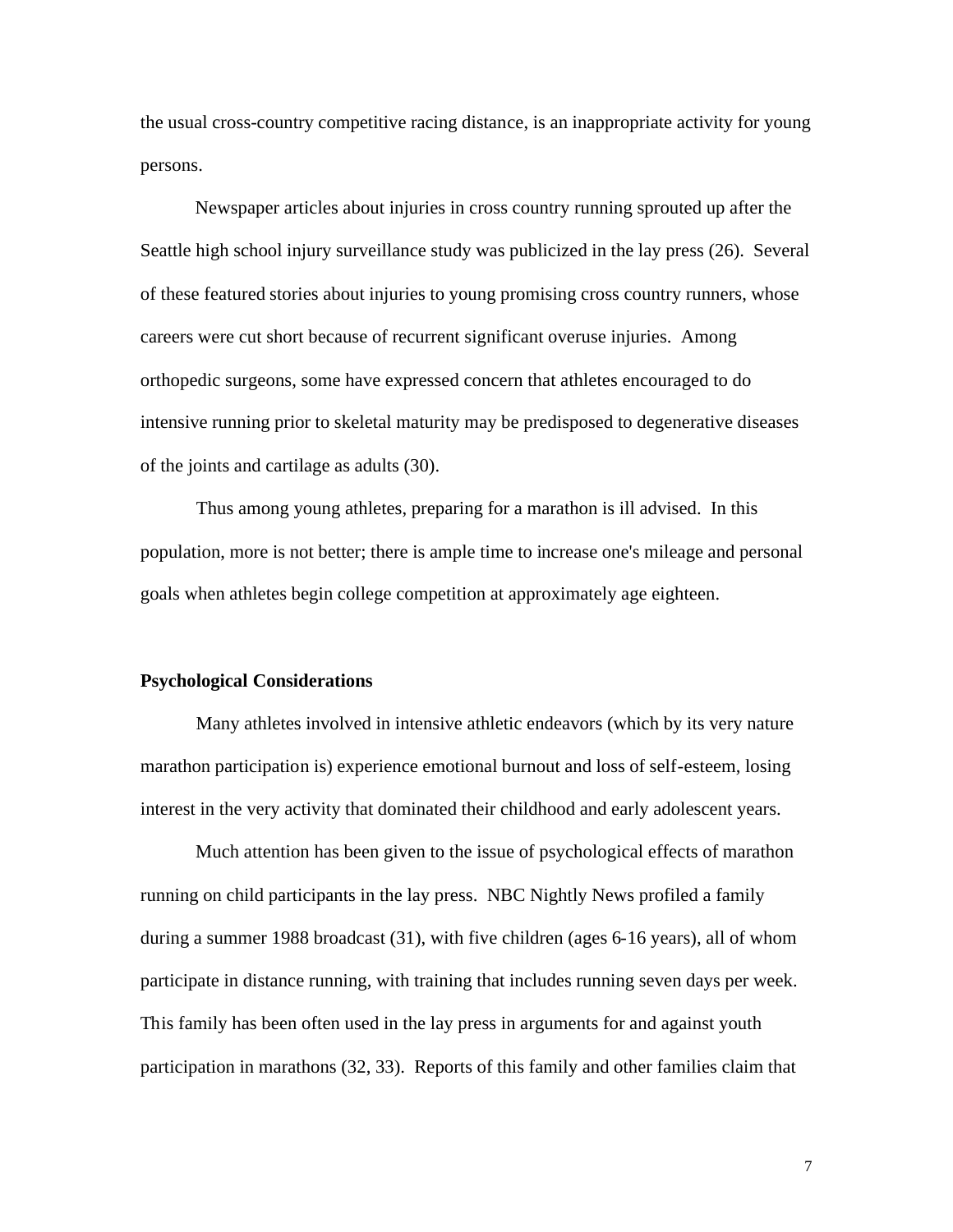the running regimen is the child's idea, and that each child truly enjoys this activity. Society, however, accepts the concept that below certain ages, a child is incapable of giving true consent. Heretofore, races have been "sanctioning" these activities by allowing children to compete in marathons, thus providing an avenue of encouragement for this behavior. The fact that marathon record times for children in age groups below 10 and between 10 and 13 exist only serve to fuel the desire to compete and better that record. Marathon running is a serious activity, one that is generally recognized as stressful to all who engage in it. Subjecting children to the stresses of marathon running and training is not healthful.

# **Female Athlete Triad**

 Participation in certain sports predisposes female athletes to developing the female athlete triad (34). This triad consists of three interrelated conditions: disordered eating, amenorrhea, and osteoporosis, and is directly associated with intense athletic training (35, 36, 37). Sports which place athletes at higher risk of developing this condition include those in which: (a) thinness is emphasized, such as gymnastics, figure skating, diving, synchronized swimming and ballet; (b) those in which leanness is believed to improve performance, such as long distance running, swimming and cross country skiing; and (3) those in which weight classification exists, such as wrestling, martial arts and rowing (34). Marathon participation clearly is an activity which can lead to the female athlete triad.

#### **Approaches of Other Organizations**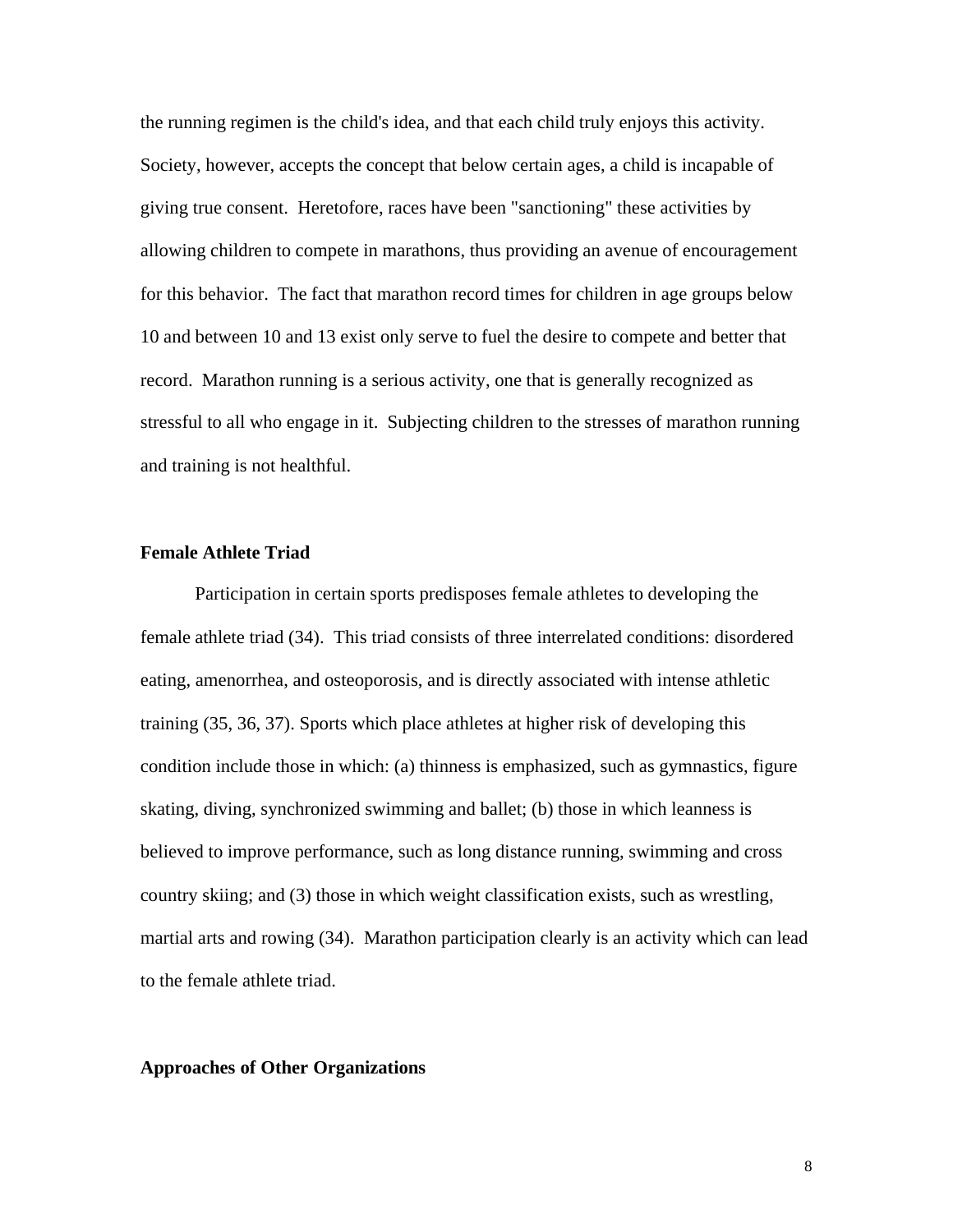The sport of tennis confronted similar issues during the mid-1990s regarding the age at which athletes should be allowed to compete in tournaments. Such regulations were initiated because of the burnout problems of Jennifer Capriati and the impending rise of Venus and Serena Williams. The USATF limited the ages and number of tournaments the participants could engage in. The results have been quite positive. Jennifer Capriati personally shook off her "lost years" to return to championship form and the Williams sisters, forced to conform to restricted opportunities as children, are now the dominant forces in the women's tennis game today. The actions of the USATF were implemented after seeking expert medical opinions regarding the physical, mental and developmental nature of potential problems associated with unrestricted competition by young girls.

# **Conclusion**

 Adults and parents are often called upon in our society to set limits and guidelines for precocious and demanding children. It is in the overall best interests of our children to make participation in a full marathon an adult activity, reserved only for those 18 years of age and above. Ample number of opportunities exist after eighteen years of age to participate in this exhilarating experience of marathon running.

While it is conceivable that given proper biomechanics and anatomy, a quality progressive training program, and appropriate maturity and cognitive level, a long distance runner can have a positive experience from participating in marathons prior to eighteen years of age. This special individual would be the exception and not the rule. Examples of such individuals do exist, but serve to demonstrate that decisions rendered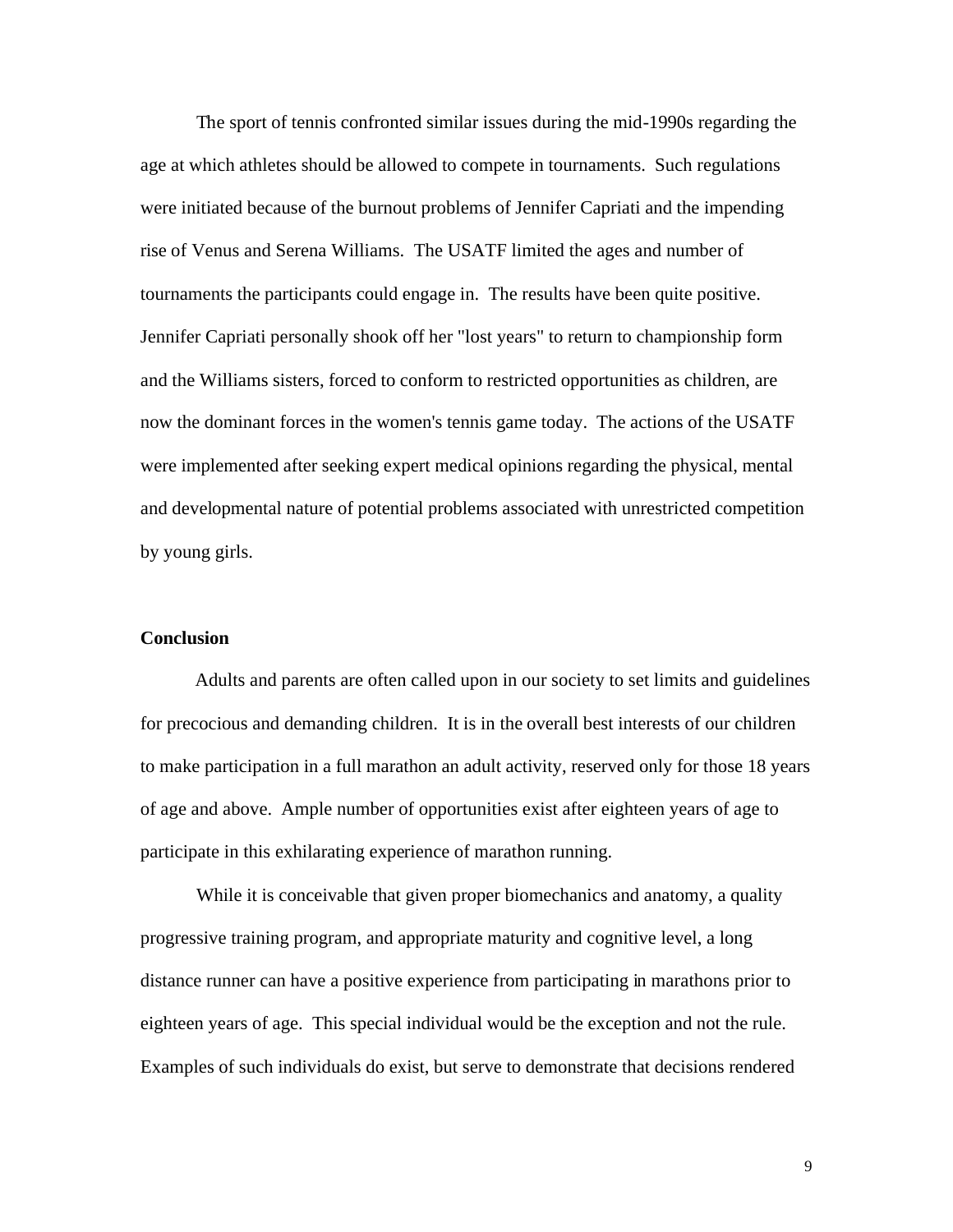regarding participation are not designed with the "exception to the rule" as the critical parameter.

# **References**

- 1. American Academy of Pediatrics, Committee on Sports Medicine and Fitness and Committee on School Health. Physical Fitness and Activity in Schools. *Pediatrics* 105:1156-57, 2000.
- 2. Centers for Disease Control and Prevention. Guidelines for school and community programs to promote lifelong physical activity among young people. *MMWR*  (Morbidity Mortality Weekly Report) 46(RR-6): 1-36, 1997.
- 3. Sallis JF, ed. Physical activity guidelines for adolescents. *Pediatric Exercise Science* 6 (special issue) 299-463, 1994.
- 4. Mandigout S, Lecoq AM, Courteix D, Guenon P, and Obert P. Effect of Gender in Response to an Aerobic Training Programme in Prepubertal Children. *Acta Paediatrica* 90: 9-15, 2001.
- 5. Abe D, Yanagawa K, Yamanobe K, Tamura K. Assessment of middle-distance running performance in sub-elite young runners using energy cost of running*. Eur J Appl Physiol* 77: 320-325, 1998
- 6. American Academy of Pediatrics, Committee on Sports Medicine and Fitness and Committee on School Health. Organized Sports for Children and Preadolescents. *Pediatrics* 107:1459-61, 2001.
- 7. Martens R., Seefeldt V, eds. Guidelines for Children's Sports. Reston, VA: National Association for Sport and Physical Education (NASPE): 1-47, 1979.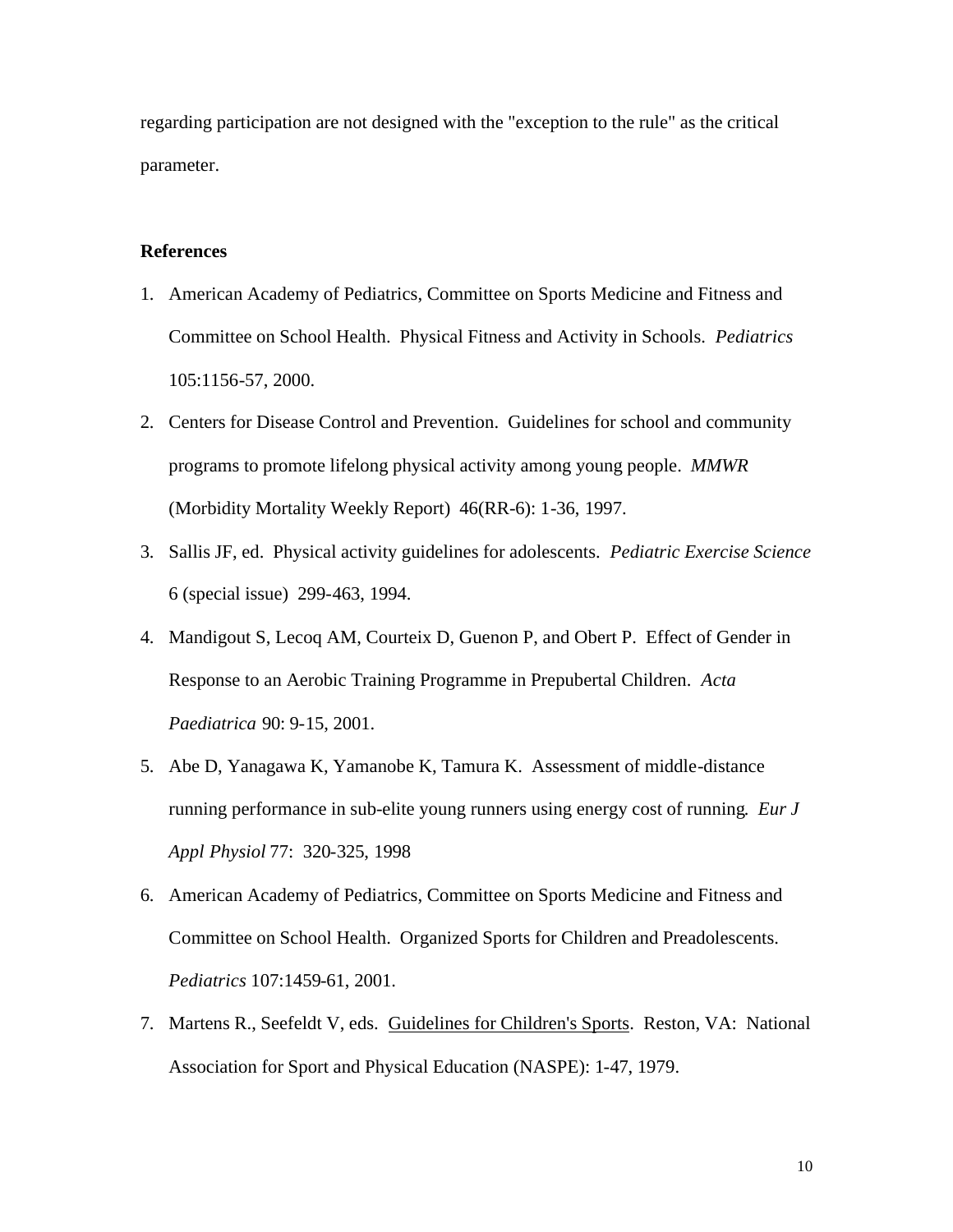- 8. American Academy of Pediatrics, Committee on Sports Medicine and Fitness. Intensive Training and Sports Specialization in Young Athletes. *Pediatrics* 106: 154- 157, 2000.
- 9. Bompa T. From Childhood to Champion Athlete. Toronto, Canada: Veritas Publishing, Inc; 1995.
- 10. American Academy of Pediatrics, Committee on Sports Medicine and Fitness. Triathlon Participation by Children and Adolescents. *Pediatric*s 98:511-512, 1996.
- 11. American Academy of Pediatrics, Committee on Sports Medicine and Fitness. Climatic Heat Stress and the Exercising Child and Adolescent. *Pediatric*s 106:158- 159, 2000.
- 12. Bar-Or O. Temperature regulation during exercise in children and adolescents. Perspectives in Exercise Sciences and Sports Medicine, II. Youth, Exercise and Sport. Indianapolis, IN: Benchmark Press; 1989:335-367.
- 13. Wagner JA, Robinson S, Tzankoff SP, et al. Heat tolerance and acclimatization to work in the heat in relation to age. *J Appl Physiol* 33:616-622, 1972.
- 14. Astrand PO. Experimental Studies of Physical Working Capacity in Relation to Sex and Age. Copenhagen, Denmark: Munksgaard: 1952.
- 15. Haymes EM, McCormick RJ, Buskirk ER. Heat tolerance of exercising lean and obese prepubertal boys. *J Appl Physiol* 39: 457-461, 1975.
- 16. Drinkwater BL, Kupprat IC, Denton, JE, et al. Response of prepubertal girls and college women to work in the heat. *J Appl Physiol* 43: 1046-53, 1077.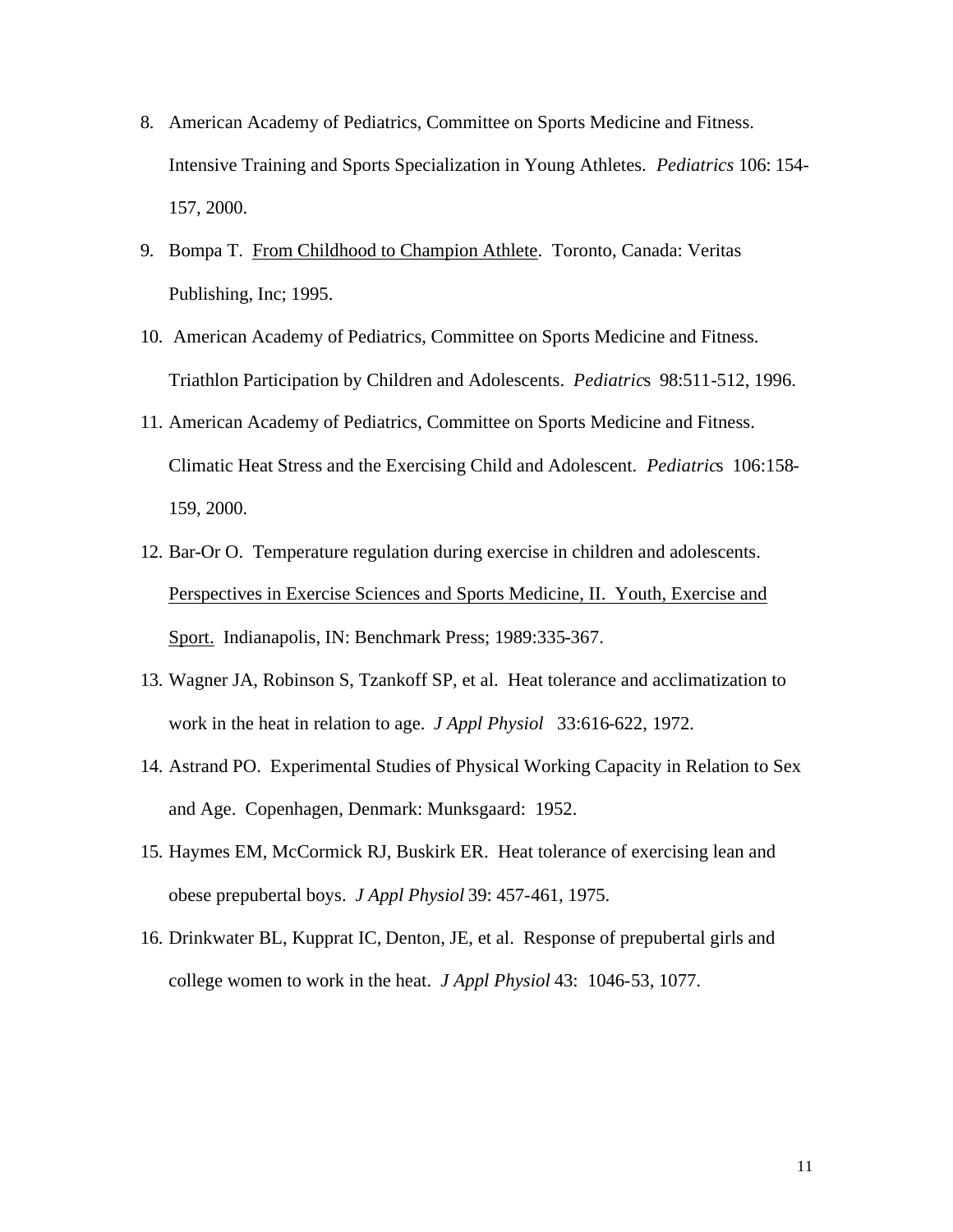- 17. Bennell K, Malcolm S, Thomas S, Wark J, and Brukner P. The Incidence and Distribution of Stress Fractures in Competitive Track and Field Athletes. *American Journal of Sports Medicine* 24:211-217, 1996.
- 18. Lysholm J, and Wiklander J. Injuries in Runners. *American Journal of Sports Medicine* 15:168-171, 1987.
- 19. Macintyre JG, Taunton JE, Clement DB, Lloyd-Smith DR, McKenzie DC, and Morrell RW. Running Injuries: A Clinical Study of 4,173 Cases. *Clinical Journal of Sport Medicine* 1:81-87, 1991.
- 20. Micheli L. *Orthopedic Clinics of North America* 14:337-360, 1983.
- 21. Micheli L., Young runners. *Pediatric Alert* 6, 1981.
- 22. Murray RO, and Duncan C. Athletic activity in adolescence as an etiological factor in degenerative hip disease. *J Bone Joint Surg* 53B:406-419, 1971.
- 23. Stulberg SD, Cordell LD, Harris WH, et al. Unrecognized childhood hip disease: A main course of idiopathic osteoarthritis of the hip. The Hip: Proceedings of the Third Open Scientific Meeting of the Hip Society 3. St Louis, CV Mosby, 1975.
- 24. Ogden JA and Southwick WD. Osgood Schlatter's disease and tibial tubercle development. *Clin. Orthop* 116:180-189, 1976.
- 25. Guerewitsch AD, O'Neill M. Flexibility of healthy children. *Arch Phys Ther* 25: 216-221, 1944.
- 26. Bloom M "Girls' Cross-Country Taking A Heavy Toll, Study Shows"*. The New York Times*. December 4, 1993, pages 1 and 34.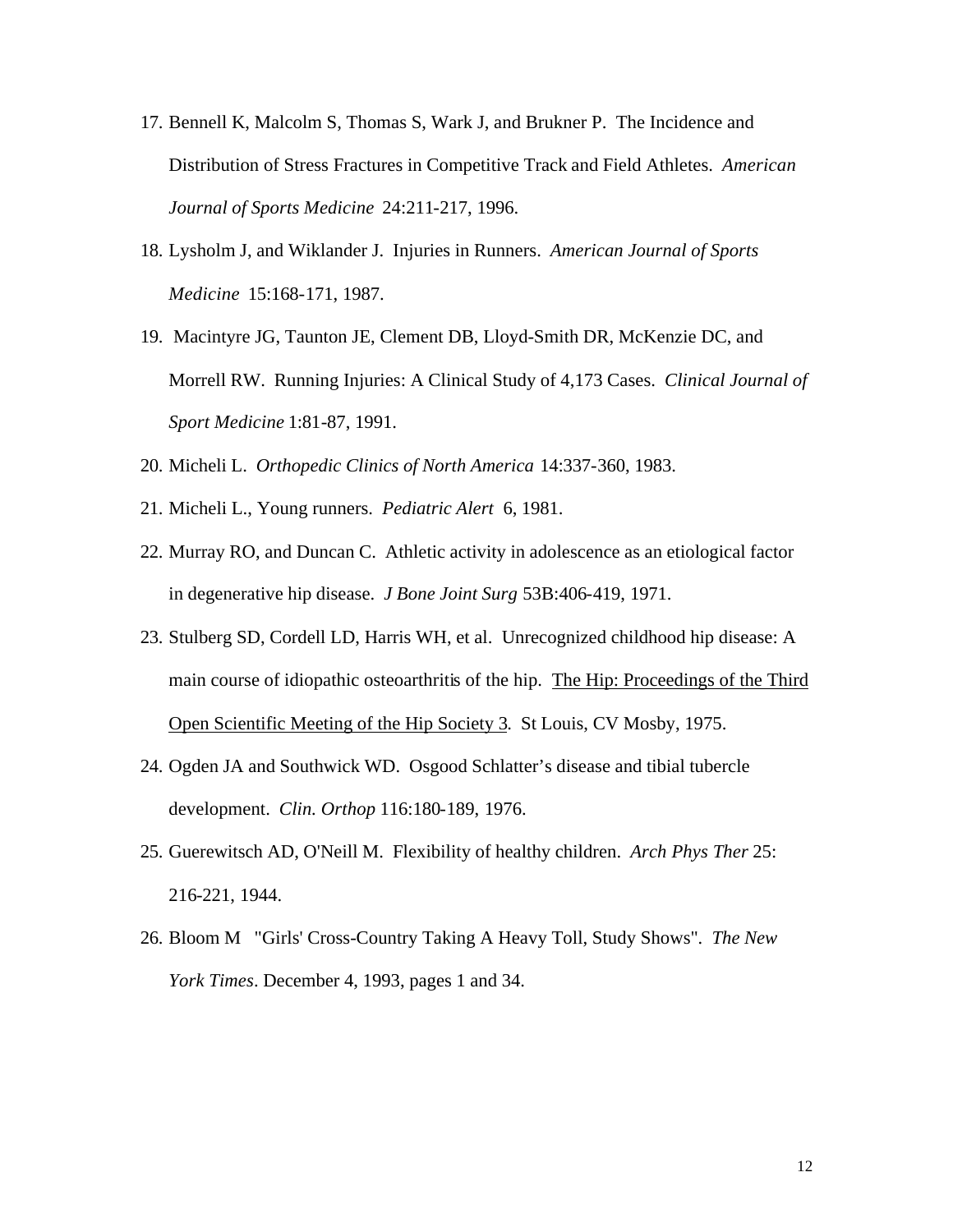- 27. Rice, SG. Development of an Injury Surveillance System: Results from a Longitudinal Study of High School Athletes. Safety in Ice Hockey Third Volume. Philadelphia, USA: ASTM. STP1341:3-18, 2000.
- 28. Rauh MJ, Margherita AJ, Rice Stephen G. Rice, M.D., Koepsell TD, and Rivara FP. High School Cross Country Running Injuries: A Longitudinal Study. *Clinical Journal of Sport Medicine* 10: 110-116, 2000.
- 29. Rice, SG. Risks of Injury During Sports Participation. Care of the Young Athlete. American Academy of Orthopaedic Surgeons/American Academy of Pediatrics. Rosemont, Illinois, 2000, pages 9-18.
- 30. Ireland, ML in Stahl L "Running at Risk", *The Courier-Journal*, Louisville, Kentucky, January 4, 1994, pages H1 and H4.
- 31. NBC Nightly News. Summer 1988.
- 32. Henderson, T. Is running the right step for kids? *Detroit News*, January 4, 1999.
- 33. Faigenbaum, A. Physical Activity for Youth: Tips for Keeping Kids Healthy and Fit. *American College of Sports Medicine Fit Society Page*. April-June 2001:3-4.
- 34. American Academy of Pediatrics, Committee on Sports Medicine and Fitness. Medical Concerns in the Female Athlete. *Pediatrics* 106:610-613, 2000.
- 35. Hobart J. The Female Athlete Triad. *American Family Physician* 61:2257-64, 2000.
- 36. Nattiv A. The Female Athlete Triad. *Clinics in Sports Medicine* 13: 405-17, 1994.
- 37. Putukian M. The Female Athlete Triad. *Clinics in Sports Medicine* 17:675-96, 1998.

*The International Marathon Medical Directors Association (IMMDA) was formed as the Consulting Medical Committee of the Association of International Marathons (AIMS). AIMS is a global organization of marathons and other road races, formed in May, 1982. The purpose of AIMS is to i) foster and promote marathon running throughout the world, ii) recognize and work with the International Association of Athletics Federations (IAAF) as the sport's world governing body on all matters relating to international marathons,*